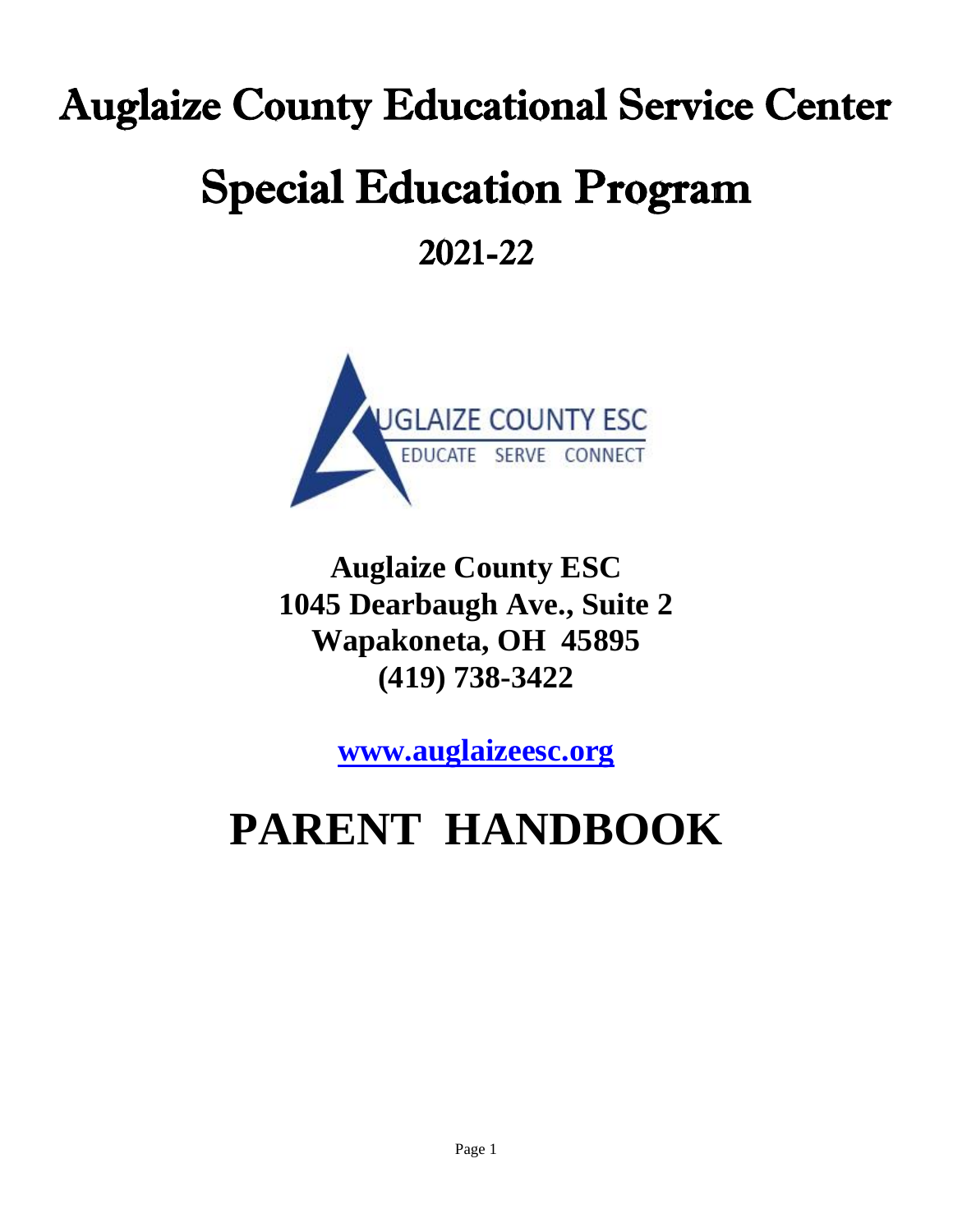## **Special Education**

## **Parent Handbook**

### **Table of Contents**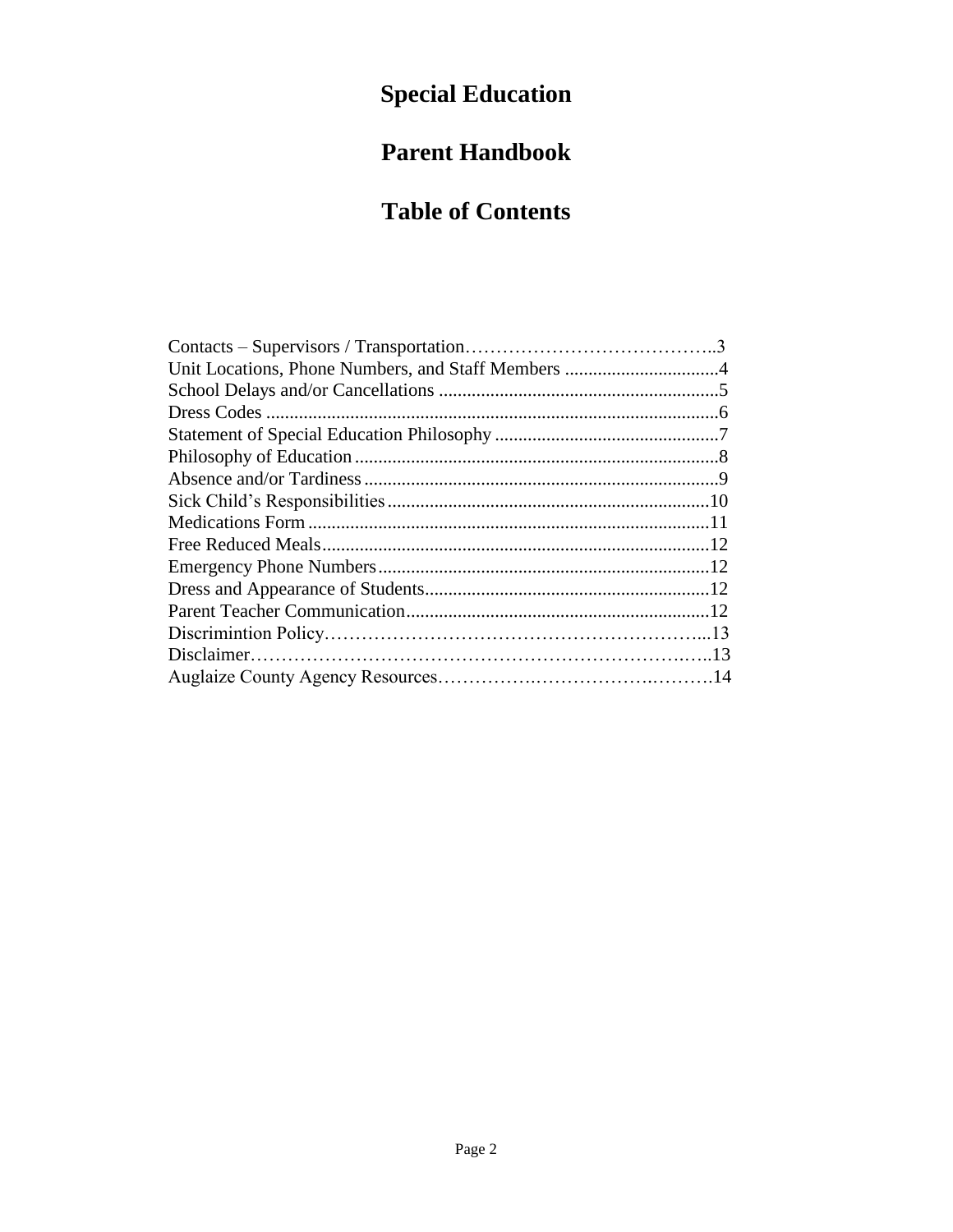#### **It is important to always try to contact your child's teacher first whenever you have a question or concern. Your child's teacher knows your child and will be in the best position to answer your questions.**

If you have further questions or comments, you may call one of the supervisors listed below:

Kelly Schattschneider Walls Special Education Director Auglaize County Educational Service Center 419-738-3422 Ext. 1121 [kschattschneider@auglaizeesc.org](mailto:kschattschneider@auglaizeesc.org)

Shawn Brown Superintendent Auglaize County Educational Service Center 419-738-3422 [sbrown@auglaizeesc.org](mailto:sbrown@auglaizeesc.org)

Amy Becher Special Education Director Auglaize County Educational Service Center 419-738-3422 Ext. 1128 [abecher@auglaizeesc.org](mailto:abecher@auglaizeesc.org)

#### *Transportation Telephone Numbers and Contact Person By School District*

**Remember:** Your child is transported to their special education program by the district in which you live. **Please remember that the program your child is enrolled in will follow the school calendar for that district. Parents need to listen to delay and/or cancellation announcements for both the school district in which the program is located and the school district in which the child lives.** There is more information about this policy listed under weather guidelines of this handbook.

If you have questions regarding your child's transportation, please call the Transportation Director in the School District you are living.

| <b>Wapakoneta City Schools: Dave Tangeman</b> | 419-739-2912 tangda@wapak.org                    |
|-----------------------------------------------|--------------------------------------------------|
| <b>St. Marys: Dan Grothause</b>               | 419-394-7278 dan.grothause@smriders.net          |
| <b>Minster:</b> Josh Clune                    | 419-628-2324 josh.clune@minsterschools.org       |
| New Bremen: Rob Sniegowski                    | 419-629-8606 rob.sniegowski@newbremenschools.org |
| <b>New Knoxville:</b> Kim Wirwille            | 419-753-2431 kwirwille@nkrangers.org             |
| <b>Waynesfield: Jill Spencer</b>              | 419-568-9100 jill.spencer@wgschools.org          |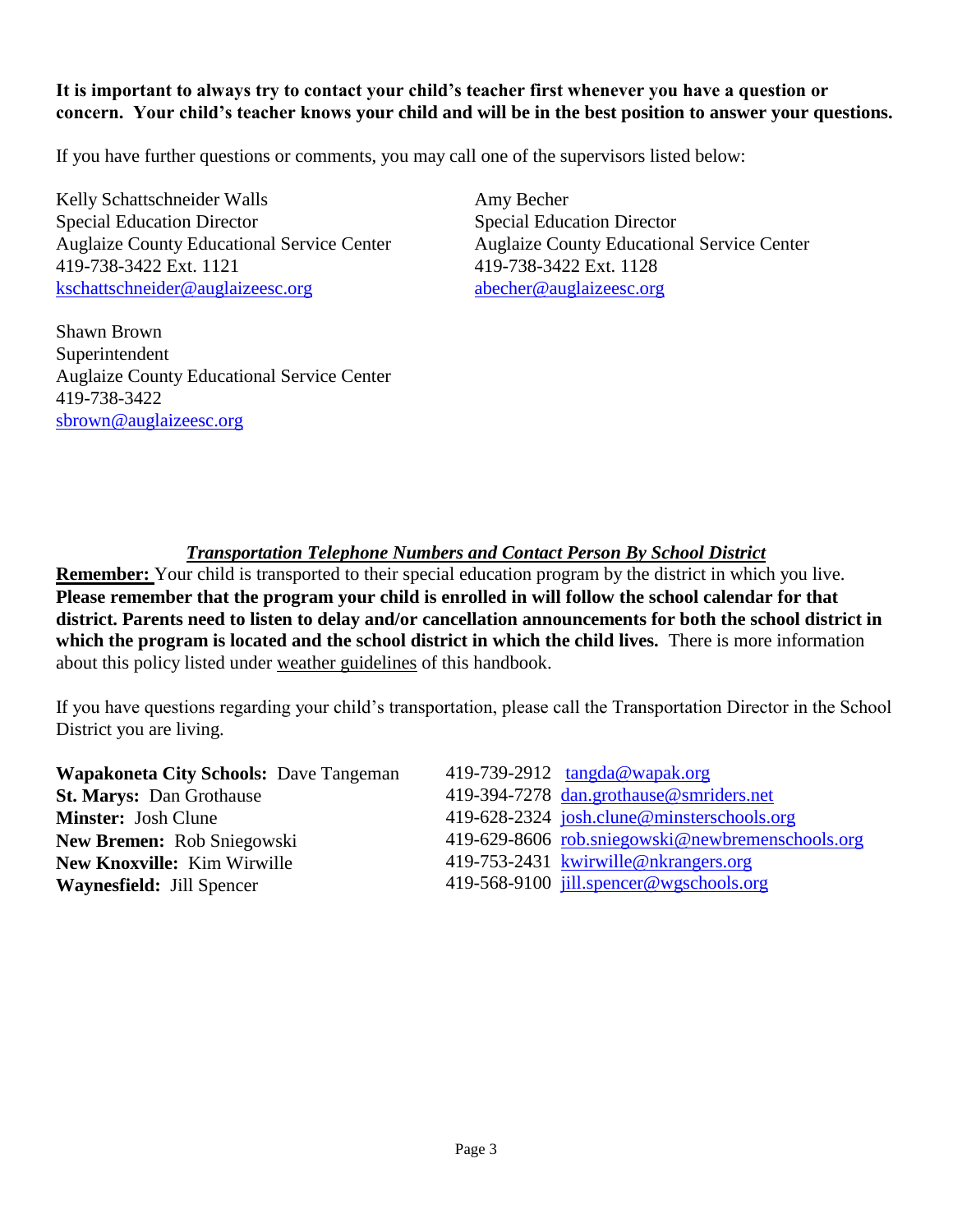#### **Auglaize County Educational Service Center Special Education Staff 2021-22**

Director of Special Education Kelly Schattschneider-Walls

Cridersville Elementary School Beth Homan [bhoman@auglaizeesc.org](mailto:bhoman@auglaizeesc.org)

Director of Special Education Amy Becher abecher @auglaizeesc.org 419-738-3422 ext. 1128 [kschattschneider@auglaizeesc.org](mailto:kschattschneider@auglaizeesc.org) 419-738-3422 ext. 1121 *CC Classrooms Intervention Specialist*

419-645-3000 Wapakoneta Elementary School Carma Sheely [csheely@auglaizeesc.org](mailto:csheely@auglaizeesc.org) 419-739-5046 Wapakoneta Elementary School Susan Pallone spallone @auglaizeesc.org 419-739-5019 Wapakoneta Middle School Lindsay Fraley *Ifraley @auglaizeesc.org* 419-739-5100 Wapakoneta High School Megan Miller muiller **muiller** @auglaizeesc.org 419-739-5200 Wapakoneta High School Katie Kittle [kkittle@auglaizeesc.org](mailto:kkittle@auglaizeesc.org) 419-739-5200 Saint Mary Intermediate School Laura Wintrow lwintrow @auglaizeesc.org 419-394-2016 Saint Marys Middle School Russel Patton results and results and results and results and results are Russel Patton results and results and results and results are results and results are results and results are results and 419-394-2112 Saint Mary High School Cindy Oliver coliver @auglaizeesc.org 419-394-4011 Turning Point ESC Annex Bethany Wical [bwical@auglaizeesc.org](mailto:bwical@auglaizeesc.org) 419-739-0194 Turning Point ESC Annex LaZett Daum [ldaum@auglaizeesc.org](mailto:ldaum@auglaizeesc.org) 419-739-0182 Turning Point ESC Annex Holly Platfoot hplatfoot @auglaizeesc.org 419-739-0136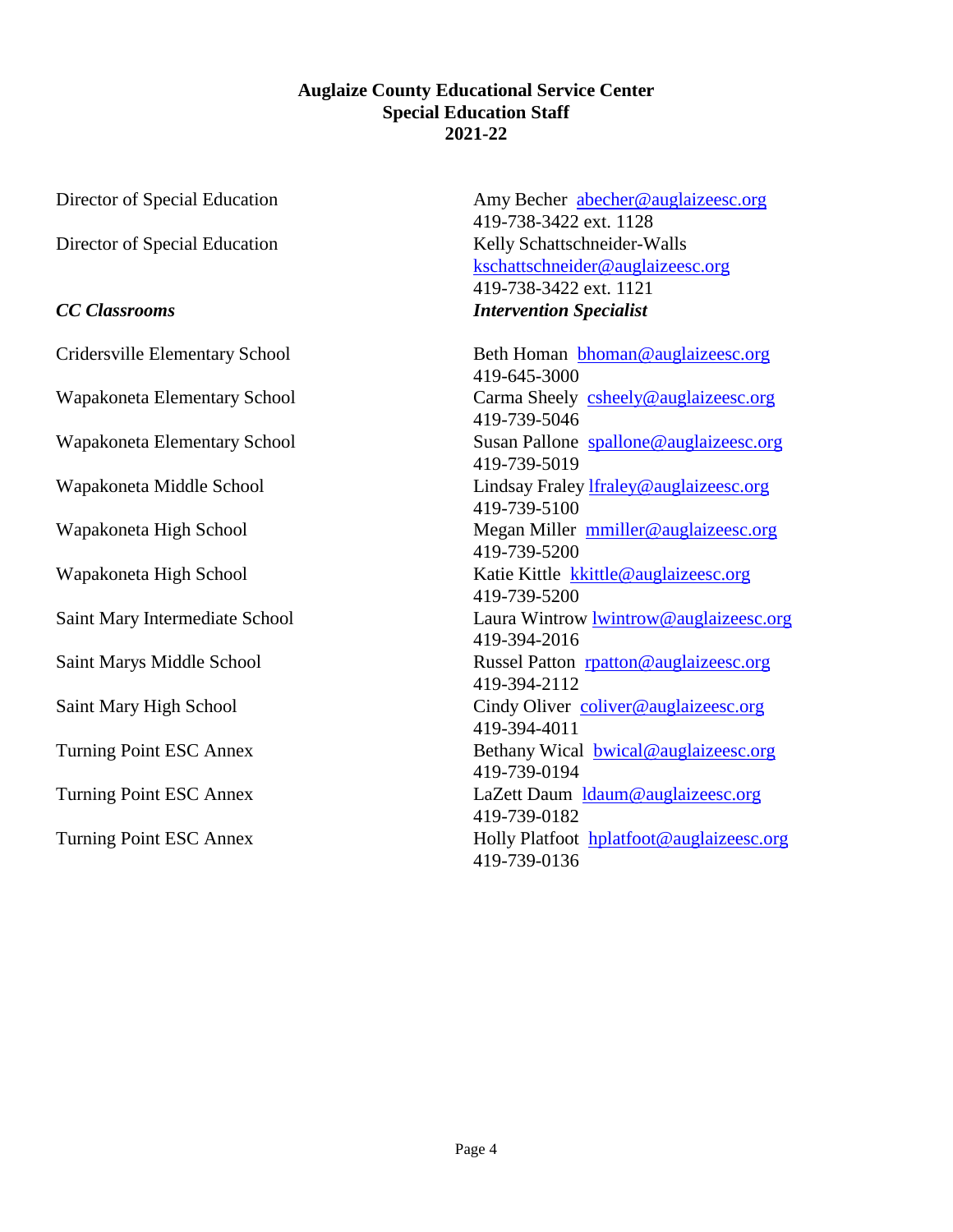#### **Weather Guidelines**

School delays and cancellations during inclement weather tend to cause some confusion because the weather does not affect all school districts in the same way. In order to avoid this confusion, the following procedures will be followed concerning school delays and/or cancellations.

- A) The Auglaize County Educational Service Center Classrooms follow the calendar and schedule of the school district in which the program is located. Parents need to listen to delay and cancellation announcements for **both** the district in which the program is located and the school district in which the child lives.
- B) To determine the length of delay for your child, listen for the following,
	- Length of delay for your home district
	- Length of delay for your child's classroom district
	- When there is a three hour delay, class time will be extended by one hour at the end of the day.

Parents are free to transport their child to his/her classroom on calamity days, when classroom is open.

C) The following radio and television stations carry school cancellations and delays. The announcements will be listed under the heading of the local school districts. (REMINDER: Parents should listen for both the district in which the student lives and the school district in which the child's program is located.)

1150 AM 1080 AM

Radio Television Website 102 FM WLIO – Lima [www.wlio.com](http://www.wlio.com/) 92 FM WHIO – Dayton [www.t102.com](http://www.t102.com/)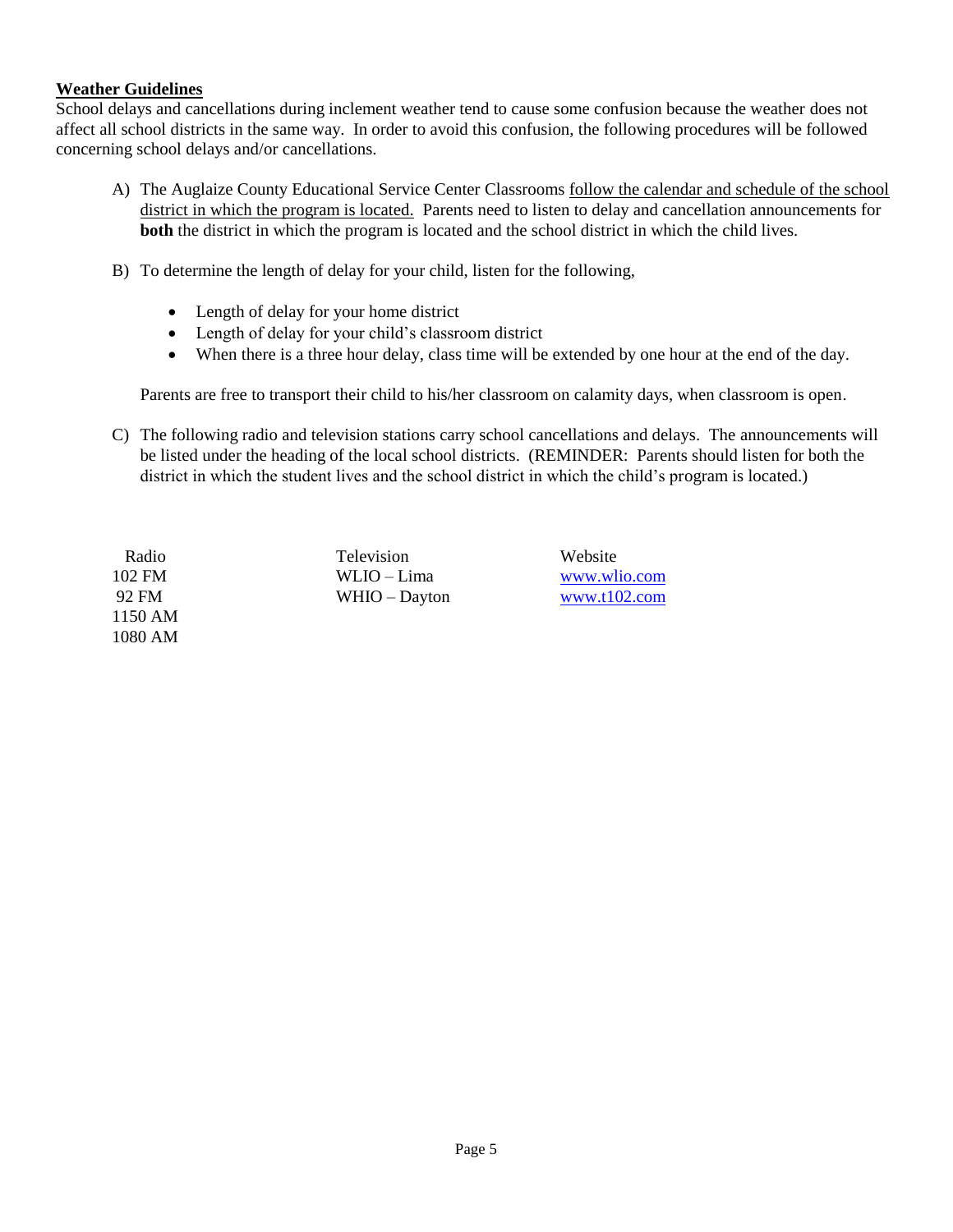#### **DRESS CODES The ACESC Classroom follow the district dress code polices**

The purpose of a dress code is to insure a proper learning environment. Parents and student are trusted to remember that school is a place of learning and not a showroom for extremes of dress and grooming. In general, school dress and appearance should be such that it does not cause disruption or threaten the health or safety of the students. Attempts by students to call undue attention to themselves by inappropriate, unusual or bizarre dress, hairstyle, hair color or visible body piercing objects shall not be permitted.

- Hair must be neat, clean, out of the eyes, and well-groomed.
- Dark glasses may NOT be worn in school except under doctor's orders.
- Hats, headgear, bandanas, headbands, hoods, etc., are not permitted to be worn in school.
- All shirts, tops, blouses or dresses must cover the shoulders. Strap tops, tank tops and cut-off Tshirts are NOT acceptable for school wear. Tops must have a minimum of capped sleeves and either be tucked in or overlap the pants or skirt the student is wearing.
- Appropriate undergarments must be worn and are not to be seen when standing still, sitting, bending or raising your arms.
- Shorts are acceptable but must be the pocket type shorts. Biker shorts, cheer shorts, or any tight fitting shorts are unacceptable.
- Shoes or sandals for the feet must be worn at all times.
- Pants must be worn at hips or waist.
- No long wallet chains will be allowed, nor choker chains of excessive length.
- Clothes that are ragged, torn, have excessive holes, have offensive language, phrases, gestures, or innuendoes, promoting alcohol, drugs, tobacco, Satanism, and/or any unacceptable social and moral behavior are NOT permissible. Interpretation of such material is at the discretion of the school administration.

**Please provide the school with an extra set of seasonal clothing for your child.** This will be helpful if your child has a toileting accident or becomes sick at school. *It may be necessary for school staff to change your child's clothes even if you have not provided an extra set of clothes.* If the situation arises, discretion will be utilized by the educational team.

The administration reserves the right to make judgments and decisions regarding "appropriateness and acceptability" of all clothing.

This is a general dress code for all school districts. However each school has its own unique set of rules that may vary by building.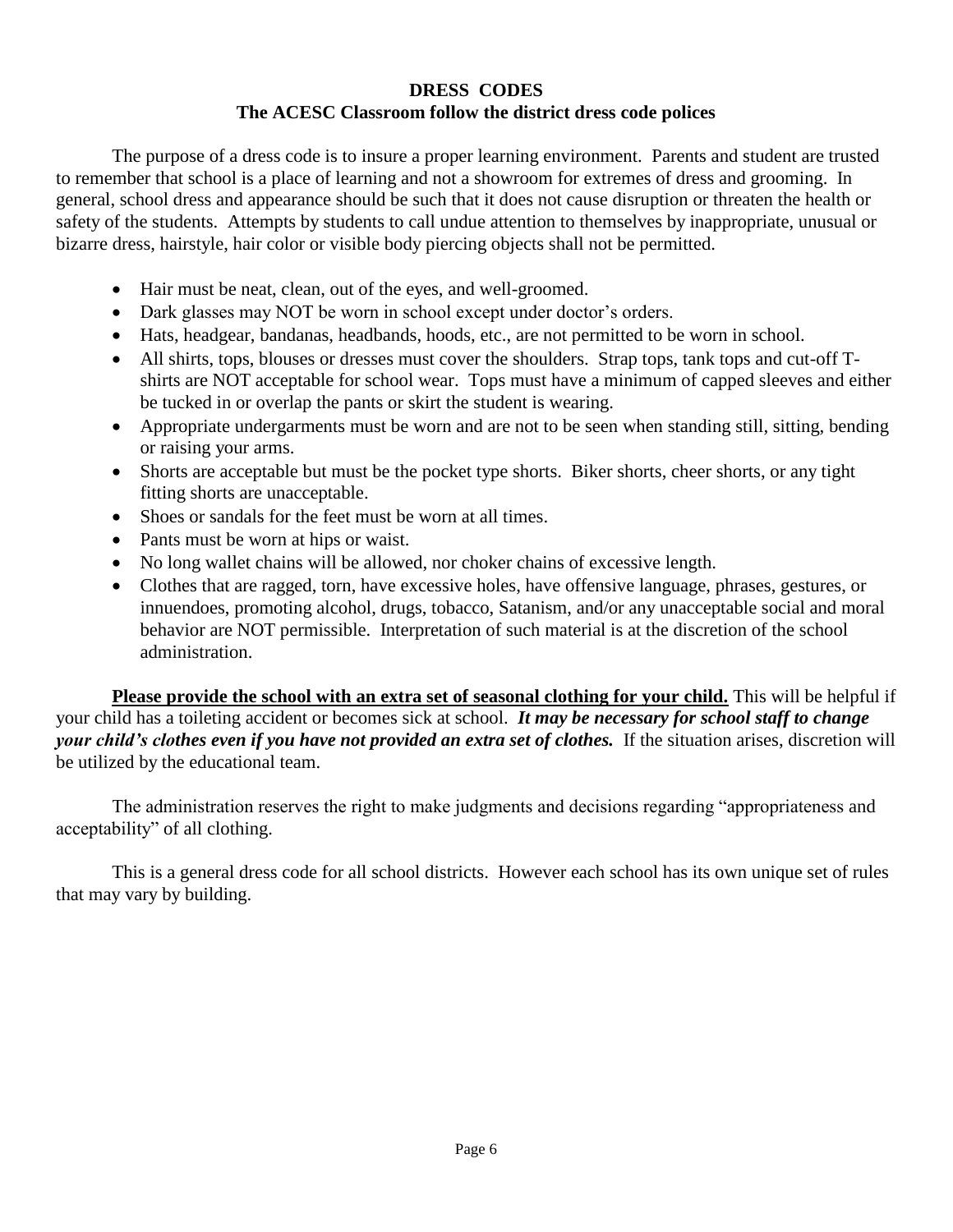#### **AUGLAIZE COUNTY PUBLIC SCHOOLS**

#### **STATEMENT OF SPECIAL EDUCATION PHILOSOPHY**

We believe the purpose of our special education classes is to recognize each child as a unique individual, coming to us with varying aspirations, abilities, interests, and needs. We respect the rights, privileges, and differences of each child and try to provide the finest possible education for each of them.

We attempt to provide our children with opportunities to develop socially, vocationally, intellectually, emotionally, and physically, in addition to developing all of the basic learning skills. In a stimulating environment, we encourage critical thinking and appreciation for the exchange of ideas.

We recognize the different ethnic and cultural background and attempt to impart an awareness and respect for them to our children.

We believe that the school, working cooperatively and continuously with the home and community, is entrusted with the responsibility to develop students who will live independently, be responsible citizens who contribute to society, become life-long learners, and locate, obtain, and maintain realistic employment.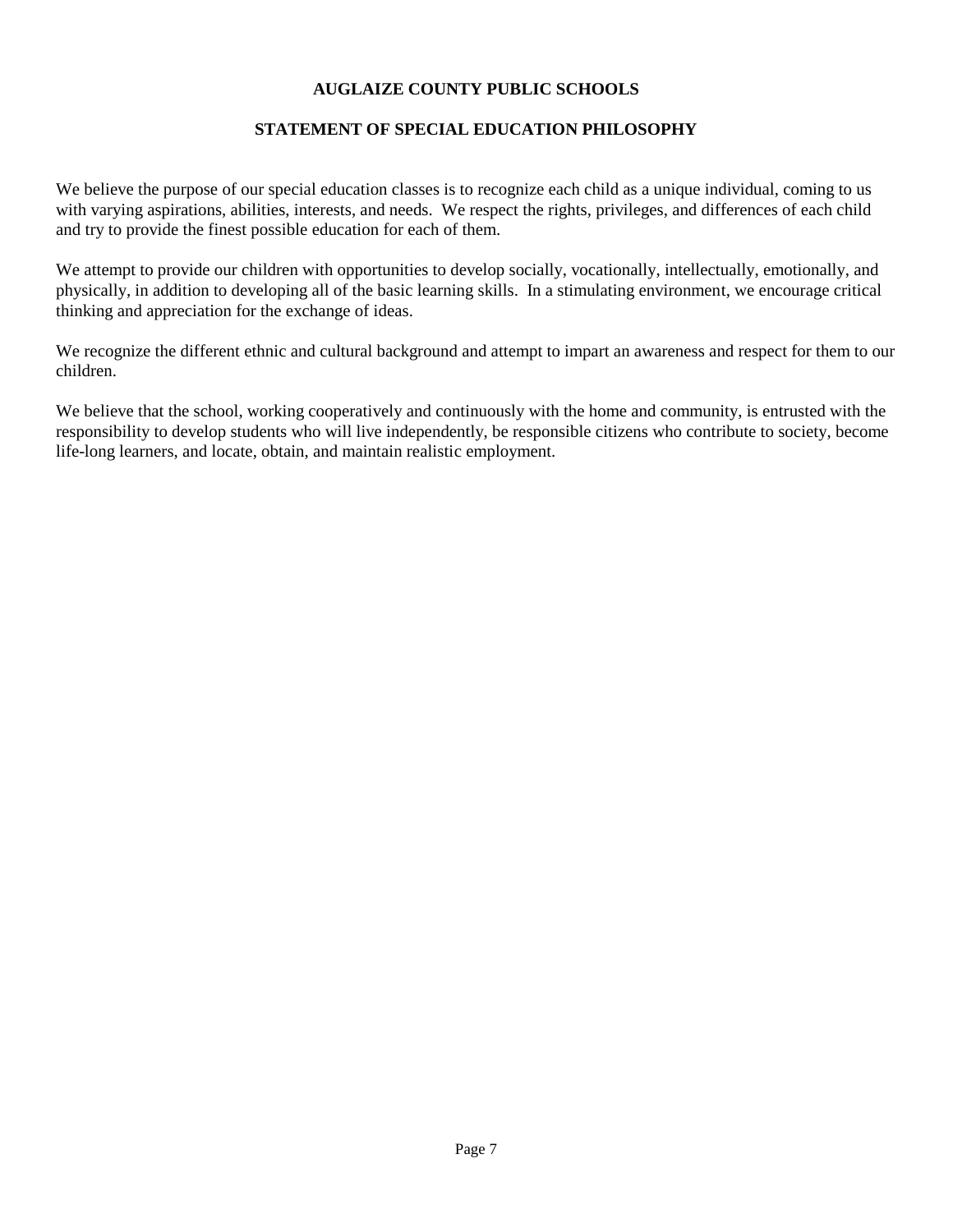#### **AUGLAIZE COUNTY PUBLIC SCHOOLS**

#### **PHILOSOPHY OF EDUCATION**

Although the Constitution of the United States has vested each state with the responsibility of providing for an educated citizenry, the federal government has enacted legislation, either directly or indirectly, which affects education. This sphere of influence, combined with the Ohio Legislature's felt moral, as well as legal, responsibility for providing an education, in accordance with its own Constitution, prompts the belief that all schools in Auglaize County should:

- 1. adhere to all federal laws, rules and regulations, and guidelines that enhance, encourage, maintain, or promote educational programming and resultant funding.
- 2. operate in accordance with all state laws, opinions of the Ohio Attorney General, and standards as interpretations of the law by the Ohio Department of Education.
- 3. elect and maintain a local Board of Education to formulate policy for efficient control of educational activity at the community level.

We further believe that each of the Auglaize County Schools should:

- 1. organize and administer each school to meet the academic and non-academic needs of the students and community in which it operates.
- 2. determine each student's level of academic and/or non-academic performance and plan instruction within the limits of the student's capabilities.
- 3. plan co-curricular and extra curricular activities to include the gifted students and those students classified as "special".
- 4. work closely with the home, church, and other community agencies to reinforce and implement attitudes and values conducive to the perpetuation of American culture.

We believe that the aforementioned goals will tend to promote objectives concerned with:

- 1. developing intellectual curiosity and responsibility.
- 2. providing those qualities necessary for functioning productively in a changing world.
- 3. developing each pupil to his/her maximum ability.
- 4. fulfilling the potential of each for being good citizens in a democracy.

We believe that our goal-oriented philosophy as presented will tend to confirm the federal, state, and local partnership in providing educational activity; to organize educational activity so that it will be meaningful for the learner; and to promote more than academic skill building by promoting objectives concerned with discipline, critical and reflective thinking, citizenship building, character training, and a host of other considerations that will enable the learner to take and hold his/her rightful place in today's society.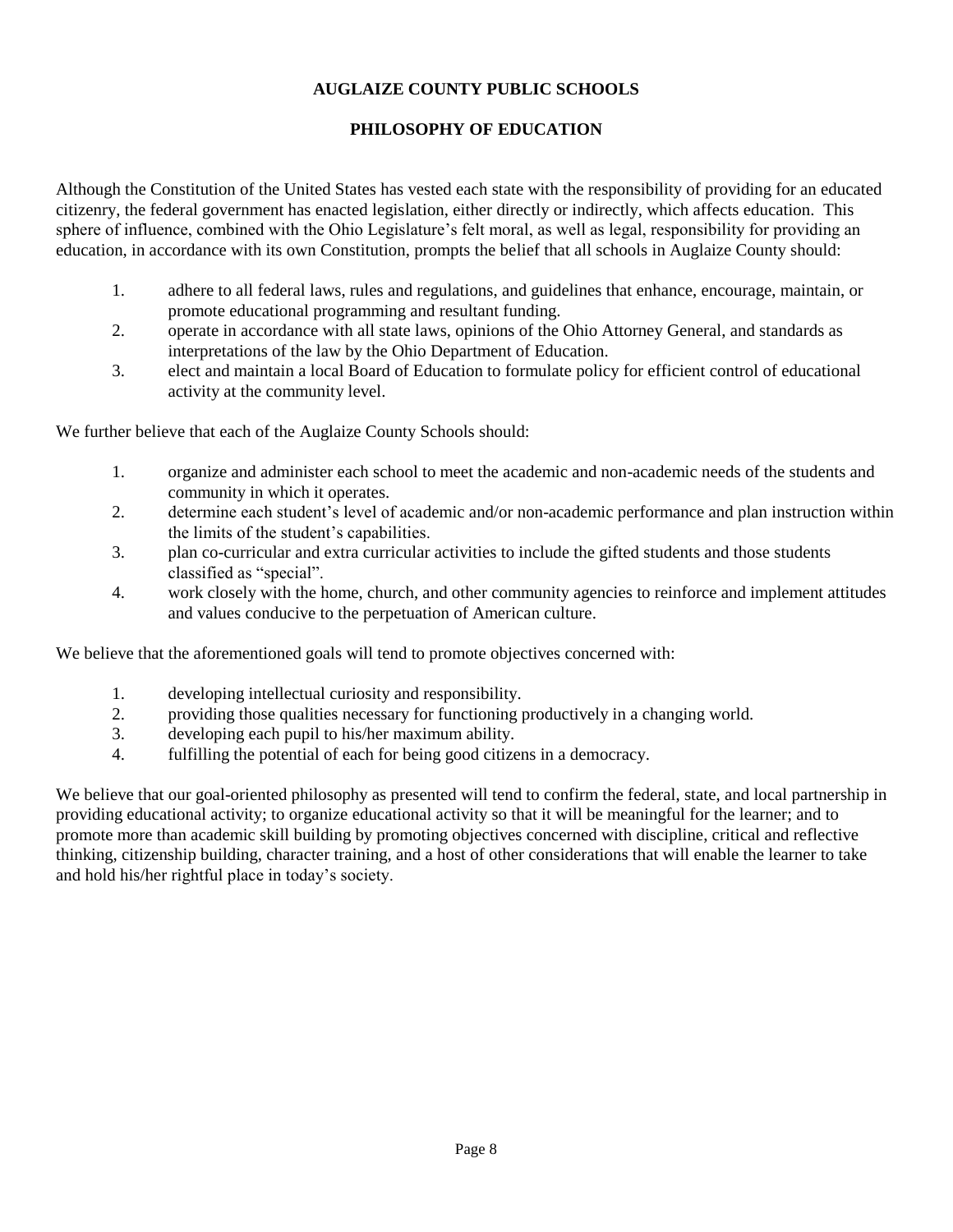#### **Attendance Guidelines**

Ohio law requires parents, guardians, and other persons having custody of school age children to be accountable and responsible for their regular attendance at school. In December, 2016, the Ohio General Assembly passed House Bill 410 to encourage and support a preventative approach to excessive absences and truancy. ACESC follows the student's home district attendance policy in alignment to HB 410 in addition because ACESC strongly believes that regular attendance is a vital factor in the educational process. **The Auglaize County Educational Service Center requires parents to notify the school of attendance either by telephone or written note on the same day that their child is absent from school.** It is best to call your child's teacher directly at school the morning of your child's absence and not the school's office. We also ask that you contact your home district's transportation department to notify them your child will be absent and not attending school that day. When a student returns from an absence, s/he is still required to present to the teacher a written note explaining his/her absence. This excuse should include the time or days missed and be signed by the parent or guardian.

- A. The following are considered excused school absences:
	- Personal illness or medical and/or dental appointments.
	- Family illness requiring student's presence at home.
	- Death or funeral of a relative or close friend.
	- Religious holidays.
	- Emergency requiring student's presence at home.
	- Vacation with family or school visitation with prior approval.
	- Farm work on farm of parent or guardian that is prearranged through Supervisor.
	- Required work at home due to absence of parent with prior approval.
- B. A Student who does not have a note explaining his/her absence will be credited an unexcused absence. Attendance policy and guidelines will be followed according to the student's home district.
- C. A student with three consecutive unexcused absences or a total of ten absences will be reported to the school district residence. At this point, the home school district will follow its regular procedure for truancy. *It is important to notify the IEP team if your child will be absent for an extended period of time. The team must meet to review the IEP after your child has ten or more absences from school. The team must address whether the IEP continues to meet the child's programming needs.*
- D. If a child has excessive absences, excused or unexcused, it is policy for ACESC, the home district, and the family to meet and discuss the absences to develop a plan of action. Your child's teacher will notify his or her home school of excessive absences, who will enforce all applicable attendance policies.

#### E. **Please be sure those students who have an infectious condition such as:**

*Lice, chicken pox, conjunctivitis (pink eye), hepatitis, mononucleosis, scarlet fever, strep throat, or a contagious skin irritation such as fifth disease, herpes, impetigo, ringworm, scabies, etc.* **are kept home until proper treatment has been secured from a physician and the student passed the contagious stage.** 

#### **Tardiness**

Tardiness to school will be reported to the adminstrator. Tardiness to a class during the school day will be handled by the individual teacher.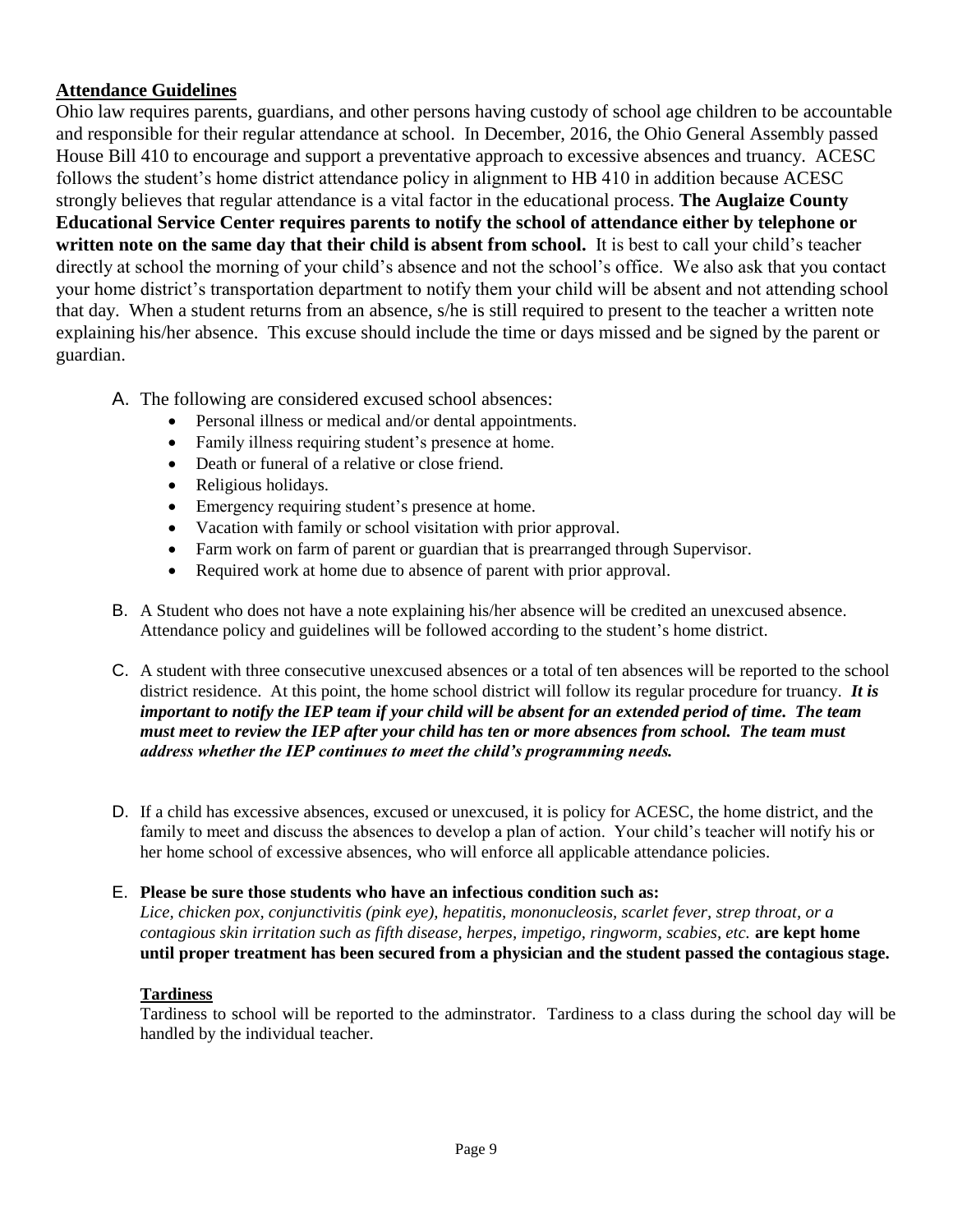#### **SICK CHILD'S RESPONSIBILITIES**

Your child's classroom is one in which there is high interaction between students and staff. Consequently, viruses and communicable diseases spread rapidly. To help keep illness under control, we ask parents for your cooperation.

Do NOT send your child to school with the following:

- Diarrhea
- Conjunctivitis
- Vomiting
- Untreated infected skin patches
- Unusual spots or rashes
- Sore throat or difficulty in swallowing
- Difficulty or rapid breathing/ respiratory infections
- Elevated temperature of  $100^{\circ}$  F or higher
- Stiff neck
- Extreme fatigue due to medical reasons such as seizure activity, medication, etc.

Our medication policies are firmly enforced.

- A. We will give medication only from its original container which is from a prescription written by a licensed physician specifically for a child.
- B. In order to be aware of who gets what when, a parent must fill out our MEDICATION FORM and hand it directly to the child's teacher.
- C. We will ONLY give non-prescription medication if it is accompanied by a note from a physician stating specific dosages for a specific child, including all over the counter remedies.

If a child becomes ill or is injured during the day or is suspected of having a communicable disease, he/she will be isolated and attended by an adult until the parent or responsible person is contacted by telephone and arrives to take the child home. Children must be free of fever for at least 24 hours before returning to school. Please contact the school if your child has a contagious illness/head lice so that the other parents may be alerted.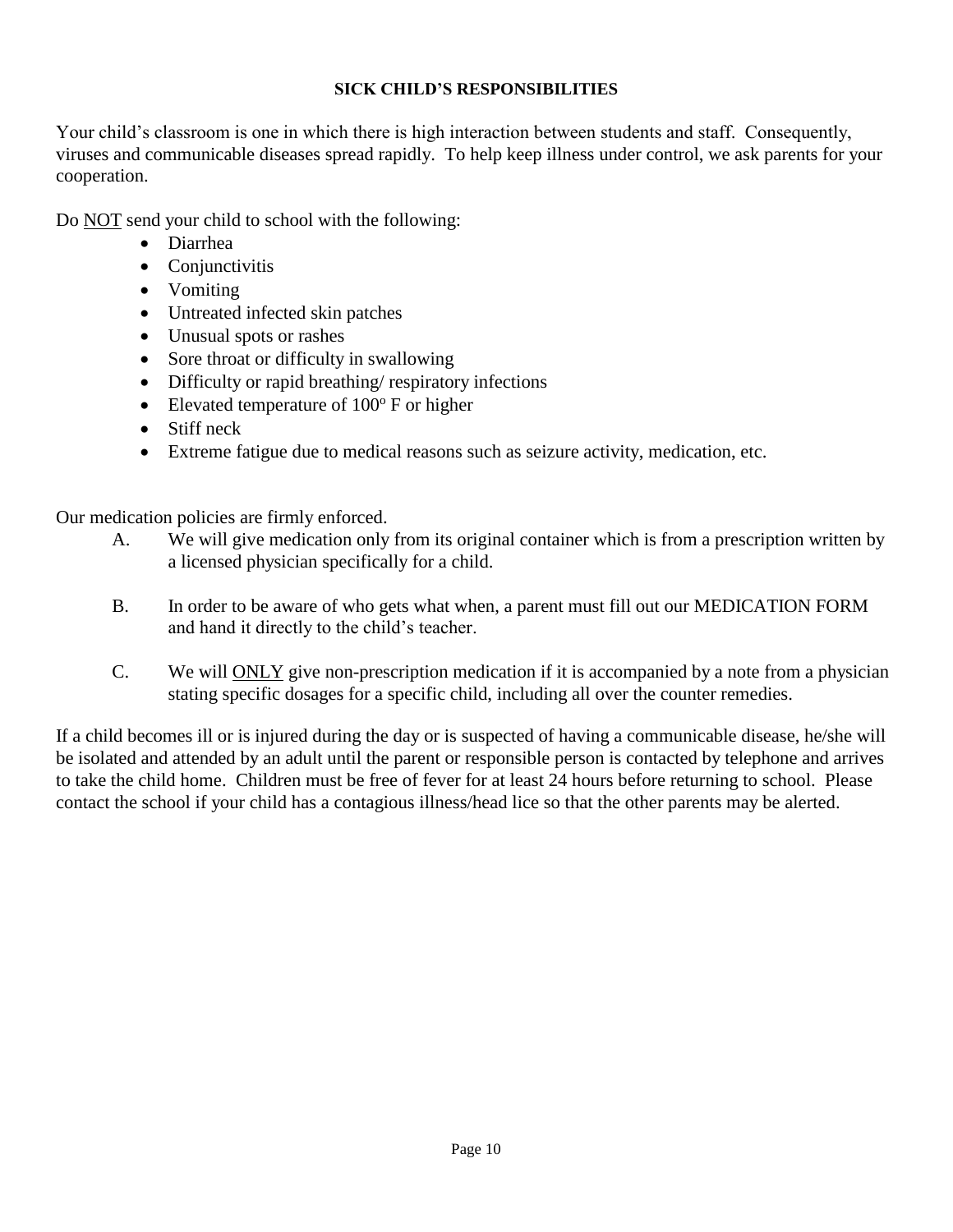#### AUGLAIZE COUNTY EDUCATIONAL SERVICE CENTER 1045 Dearbaugh Ave., Suite 2 Wapakoneta, Ohio 45895

#### **REQUEST FOR THE ADMINISTRATION OF MEDICATION BY AUTHORIZED STAFF MEMBER**

I request the medication described below be administered to my student named by an authorized trained staff member. I understand I must submit a revised statement signed by physician if any changes occur during the school year.

- 1) All medication must be brought to school by parent/guardian.
- 2) All medication must be received in the original prescription bottle properly labeled by a registered pharmacist as prescribed by law. All medication must be labeled with the student's name, dosage, and medication name.
- 3) Nonprescription medication (over the counter) will not be administered within the school except with doctor's written orders.

Signature of Parent/Guardian Emergency Phone Number

PRINT Parent/Guardian Name Date

## **PHYSICIAN'S OR DENTIST'S ORDER FOR PRESCRIPTION MEDICATION**

State Law requires the following information when student needs administration of prescription drugs during school. Please have doctor complete and turn into classroom teacher.

| Name of Medication:                                                                                |      |                               |  |
|----------------------------------------------------------------------------------------------------|------|-------------------------------|--|
|                                                                                                    |      |                               |  |
|                                                                                                    |      |                               |  |
|                                                                                                    |      |                               |  |
|                                                                                                    |      |                               |  |
|                                                                                                    |      |                               |  |
| <u> 2000 - Andrea Andrewski, amerikansk politik (d. 1989)</u><br>Signature of Physician or Dentist | Date | <b>Emergency Phone Number</b> |  |
| PRINT Physician/Dentist name                                                                       |      |                               |  |
| THERE MUST BE WRITTEN NOTIFICATION TO SCHOOL IF ANY INFORMATION CHANGES.                           |      |                               |  |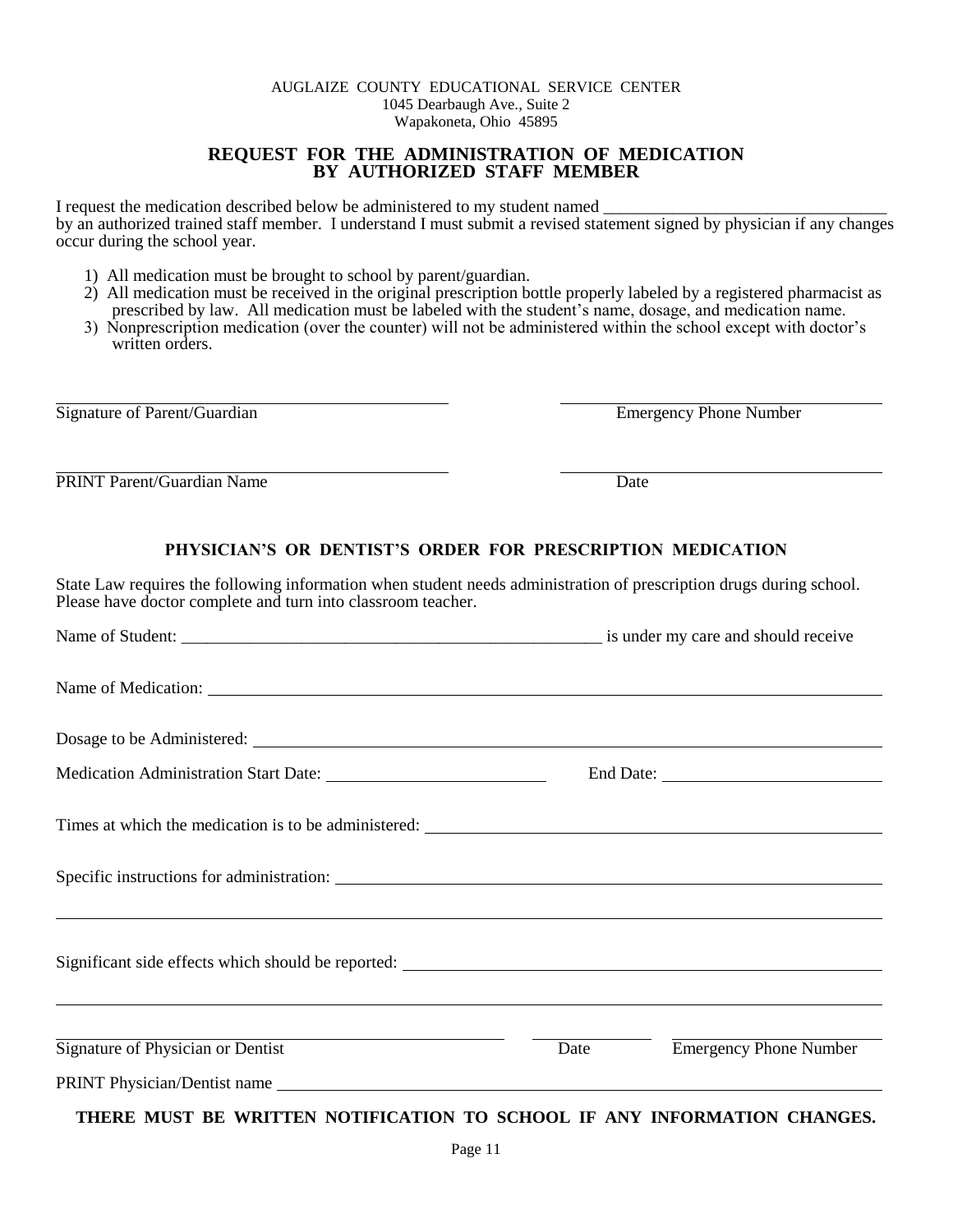#### **Free and Reduced Breakfast and Lunch Programs**

Your child will bring home an application for the free and reduced breakfast and lunch program within the first few days of school. If you would like to apply, you will need to complete the application and return it within a specified period of time to your child's teacher. The school where your child's class is located will determine if your child will qualify based upon federal guidelines. If you plan to apply for the free and reduced program, it is very important that you submit the application as soon as possible, as well as any changes in your information. Failure to do so may result in you being charged for your child's breakfast and/or lunches.

#### **Emergency Phone Numbers Needed for Illness or Accidents at School**

If a student becomes ill or is involved in an accident, making it necessary for the child to go home, the parent/guardian will be contacted. If the parent/guardian cannot be reached, the emergency medical and emergency phone numbers will be used to contact someone. Parents are asked to provide the names and telephone numbers of three people who would be willing and able to take responsibility for the child in a crisis situation. **In the event that a parent cannot be reached, it may be necessary to contact the Children's Services Section of the Department of Human Services in order to secure supervision beyond the school day.**

#### **School Supplies and Snacks**

Individual teacher supply lists will be sent home to parents and families in August. In some cases, teachers may request that supplies be sent throughout the school year as supplies are depleted. We appreciate it when families can provide school supplies and hygiene care supplies as often as their child requires.

#### **Parent – Teacher Communications and Conferences**

Please remember that a teacher's most important job is the safety and well-being of your child. They are the leaders of instruction in the classroom and it is essential that they spend as much of their time as possible within the classroom working with your child and guiding the paraprofessionals to create maximum learning opportunities for each student. Since the teacher develops the IEP, it is important that questions and communications are directed to the teacher first, then to ACESC Supervisor. The teacher is responsible for all personnel, students, and instruction in the classroom. ACESC's policies direct that communication occur with the lead teacher and not paraprofessionals. When appropriate, teacher or supervisor can arrange for additional dialogue.

• Parents are encouraged to communicate often with their child's teacher through notes, email, communication logs or by leaving phone messages at school. A teacher will return non-emergency phone calls either before or after school. A teacher will return emergency phone messages as soon as possible. Teachers will make all attempts to respond to written notes and phone messages on the same day they are received, unless they are absent from school or other priorities occur that day.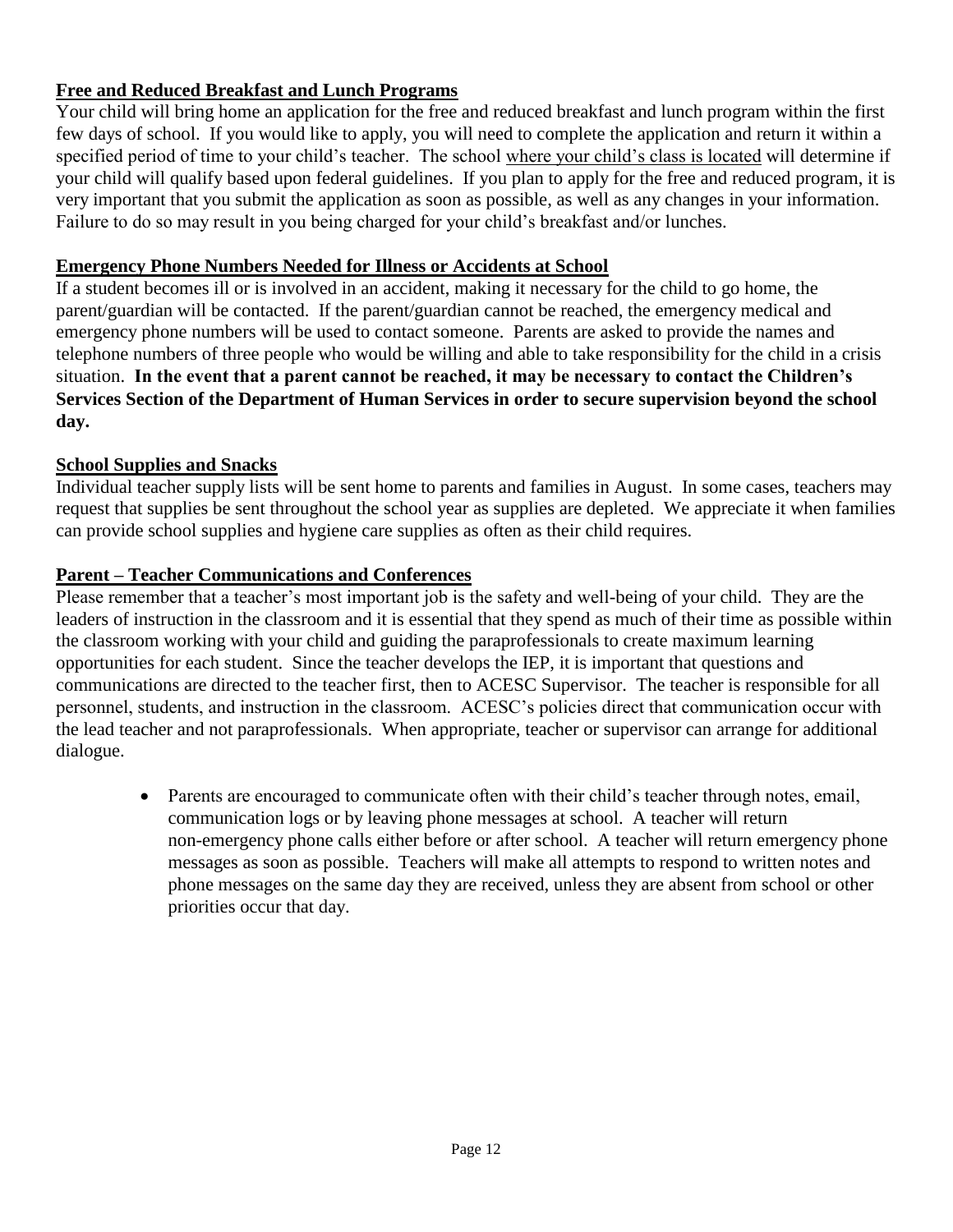#### **Discrimination Policy**

The Auglaize County Educational Service Center complies with the law and the Governing Board policy which ensures nondiscrimination on the basis of race, sex, religion, color, national origin or physical or mental disability.

#### **Disclaimer**

The information within this Program Handbook is intended to provide guidance regarding ACESC Program policies and procedures. This information is subject to change depending upon changes in Auglaize County Educational Service Center policies and programming, Ohio Department of Education Rules and Mandates, Federal Guidelines. This information isn't an irrevocable contractual commitment to the student but only reflects the current status of the rules and policies.

**Finally, each individual student's preferences, interests, needs, and strengths are taken into consideration at all times. The goal of the Auglaize County Educational Service Center is to work collaboratively with each local school district to provide the best educational program possible in the student's least restrictive environment in preparation for adult life.**